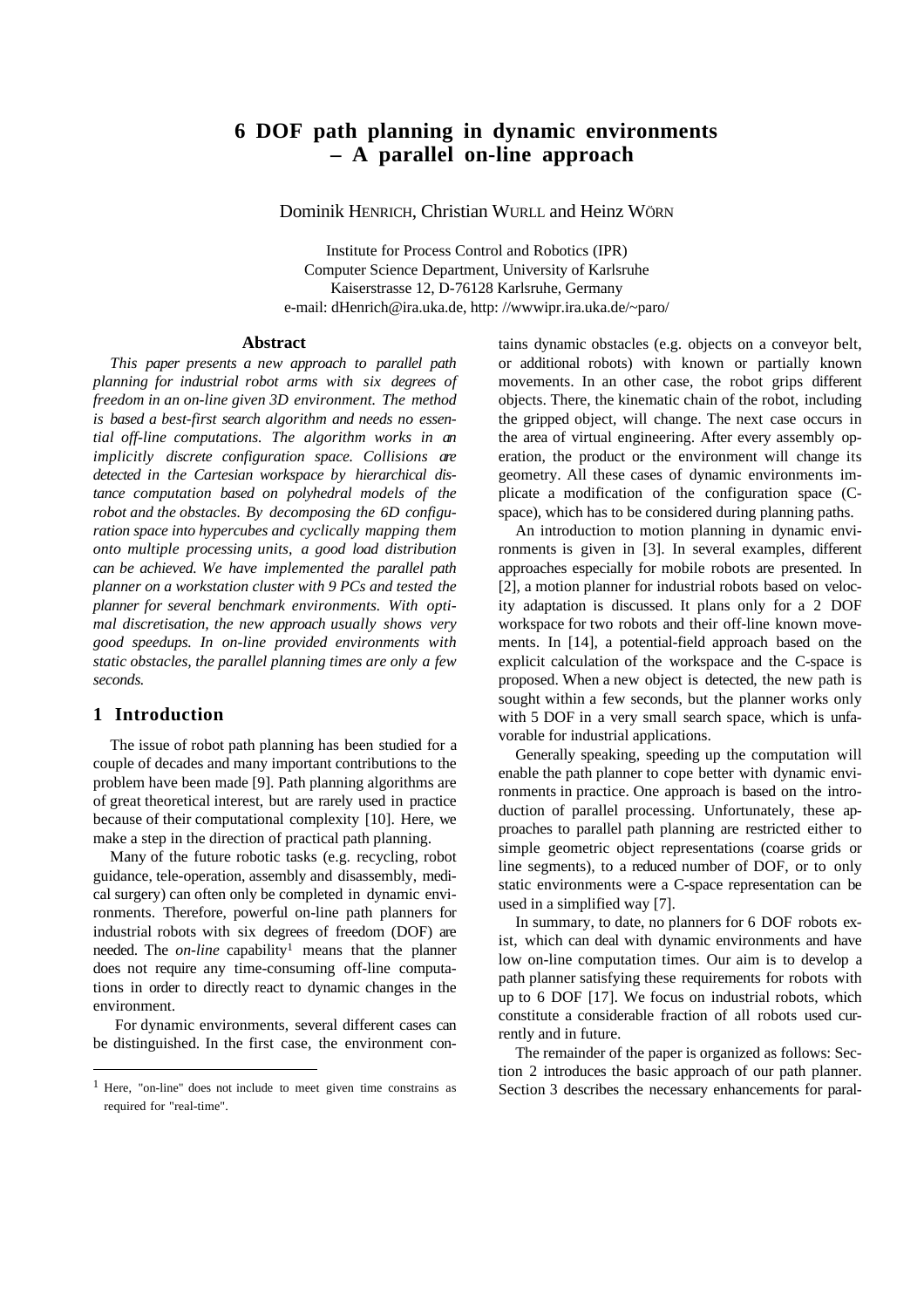

Figure 1: A 2D illustration of the path search in the implicit C-space from the start  $q_s$  to the goal  $q_g$  using the Cartesian obstacle distance *d* for collision detection

lelizing the sequential approach. Section 4 shows the experimental results for load balancing, message combining, and speedups. Section 5 gives an conclusion and an outlook to the future investigations.

# **2 Sequential approach**

Most of the off-line path planners are based on an explicit representation of the *free C-space*. The free C-space computation consists of the obstacle transformation into the C-space and the construction of a free-space representation. Both tasks are very time- and memory consuming, and their calculation effort increases with the robot's DOF. In order to avoid these time consuming obstacle transformations, one can search in an implicitly represented C-space and detect collisions in the Cartesian workspace.<sup>2</sup> This strategy enables the planner to cope with online provided environments and moving obstacles. See Figure 1 and Figure 2.

For searching in the implicit C-space, any best-first search mechanism can be applied. We choose a variation of the well known A\*-search algorithm [4]. Robot configurations (nodes) still to be processed are stored in OPEN, while already processed nodes are stored in CLOSED. Contrasting to the original A\*, here, no reopening of nodes in CLOSED is performed. As evaluation function  $f(n) = (1-w) g(n) + wh(n)$  is used, where  $g(n)$  is the number of nodes of the path from the start node to node  $n$ , and  $h(n)$  is the Airplane distance in C-space between node  $n$  to the goal node. Increasing the weight

 $\overline{a}$ 



Figure 2: Collision detection in the explicit workspace by computing the minimum distance *d* between robot and obstacles

 $w \in [0, 1]$  beyond 0.5 generally decreases the number of investigated nodes while increasing the cost of the solutions generated. To improve the on-line capabilities of the path planner, our search is strongly directed to the goal by setting  $w = 0.99$  [15].

Collisions are detected by a fast, hierarchical distance computation in the 3D workspace, based on the polyhedral model of the environment and the robot provided by common CAD systems [5, 6]. With the help of the "MaxMove Tables", introduced in [11], the Cartesian distances are then transformed into joint angles in order to determine whether the current configuration collides or not. For obtaining similar joint intervals, thus implicating an efficient distance exploitation, the optimal joint discretisation is automatically computed based on the method of [13].

# **3 Parallel approach**

For parallelizing the  $A^*$ -algorithm, the configurations in OPEN and CLOSED must be accessible to all processors in order to distribute them. These lists can either be managed by one dedicated processor or each processor can have its own local lists. In a message passing system, each access to a global list would amount to an enormous communication effort. Thus, the local method was preferred.

The work distribution is the key aspect of parallelization. Therefore, the C-space is decomposed into *d*dimensional hypercubes of size *b* in each dimension. For parallel processing, the hypercubes are cyclically mapped

<sup>2</sup> Verwer is one of the first, who has used this strategy [16]. The reported planning times are acceptable for 2 DOF examples but not for 5 DOF in order to cope with dynamic environments.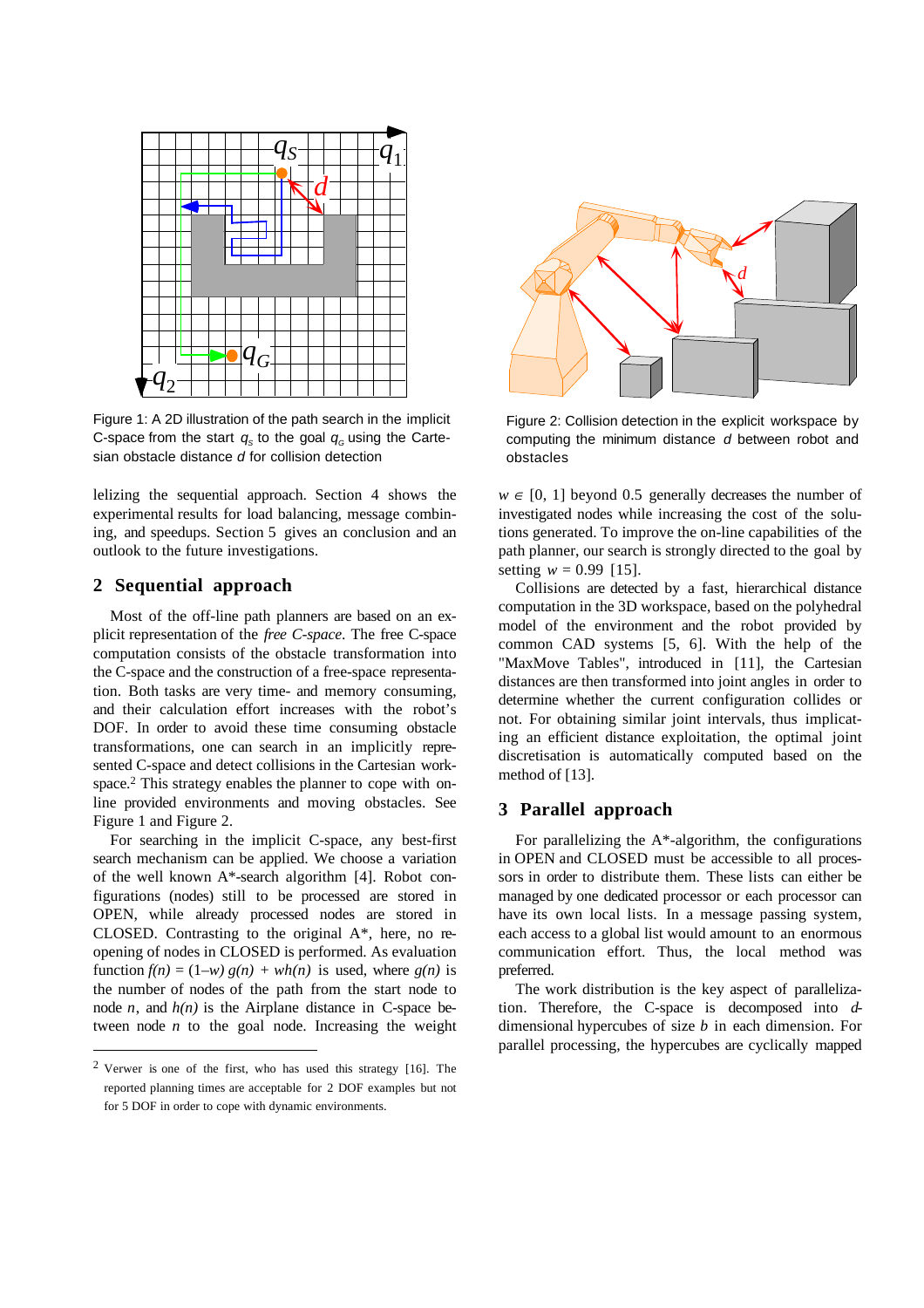

Figure 3: 2D illustration of the C-space decomposition in hypercubes of size *b* and the cyclically mapping of the hypercubes onto four processing units  $P_1, ..., P_4$ .

onto the *p* available processors by the following function<sup>3</sup>:

$$
M(q) := 1 + \left(\sum_{i=1}^d \left\lfloor \frac{q_i}{\Delta q_i * b} \right\rfloor \mod p\right)
$$

According to the automatically computed discretisation  $\Delta q_i$ , every configuration  $q = (q_1, \ldots, q_d)$  is mapped uniquely to one hypercube or to one processor. Thus, the OPEN list of each processor contains configurations of the multiply mapped hypercubes.

Figure 3 demonstrates the decomposition of a 2D Cspace for  $p = 4$  processors and the cube size  $b = 4$ . The 2D cubes are mapped cyclically onto the four processors according to  $M(q)$ . Figure 4 shows an enlargement of four neighboring hypercubes. Each processor runs a local A\* search beginning with the hypercube containing  $q<sub>S</sub>$ . After the search has reached the hypercube boundaries, the expanded successors are sent to their corresponding processors. The received configurations will then be inserted in a local OPEN list. Similar to the sequential version, in each iteration, every processor expands the best configuration of OPEN until the list is empty or a goal node is chosen for expansion. In the former case, if the OPEN lists of all processors are empty, the algorithm reports that there is no solution. In the latter case, the solution path is retraced across the hypercubes involved.

#### **4 Experimental results**

 $\overline{a}$ 

We have implemented the parallel path planner on a workstation cluster. The cluster consists of 9 PCs, each with 133 Mhz Intel Pentium processors and 64 Mbyte



Figure 4: 2D illustration of the parallel search in four neighboring hypercubes taken from the C-space decomposition in Figure 3 starting at  $q_s$ .

memory. The parallel communication is established by an Ethernet based bus network. For more details see [18].

For testing the path planner, we have developed five benchmark problems for a 6 DOF robot, a Puma260. As an example, the benchmark problems STAR and DE-TOUR developed in [11] are shown in Figure 6 and Figure 7, respectively. 4

### **4.1 Load balancing**

 $\overline{a}$ 

The performance of the parallel algorithm essentially depends on the load balancing mechanism. In our approach, we have implemented a static distribution mechanism, which can be influenced by modifying the cube size *b*. Considering the C-space decomposition, small sizes result in more cubes (in different areas of the C-space) being mapped onto a single processor. Thus implicating a good load distribution. In contrast, larger sizes make the load balancing worse. This is mainly due to the coarse decomposition. Thus, the processors are idle for a longer time before they receive work. Additionally, larger cube sizes lead to less cubes being mapped onto one processor.

For validating the performance of this load balancing mechanism, we have solved benchmark STAR with different cube sizes *b*. On each of the  $p = 8$  processors, we measured the number of collision detections, since collision detection is the most expensive function. Figure 5 shows the experimental results. For larger values, the coarse C-space decomposition leads to an irregular load distribution. In some cases, only a few cubes cover the complete solution space. Thus, some processors become

<sup>&</sup>lt;sup>3</sup> The operator  $\lfloor x \rfloor$  denotes the next lower integer number of *x*.

<sup>4</sup> The data of these benchmark problems can be downloaded from the Web page at http://wwwipr.ira.uka.de/~paro/skalp/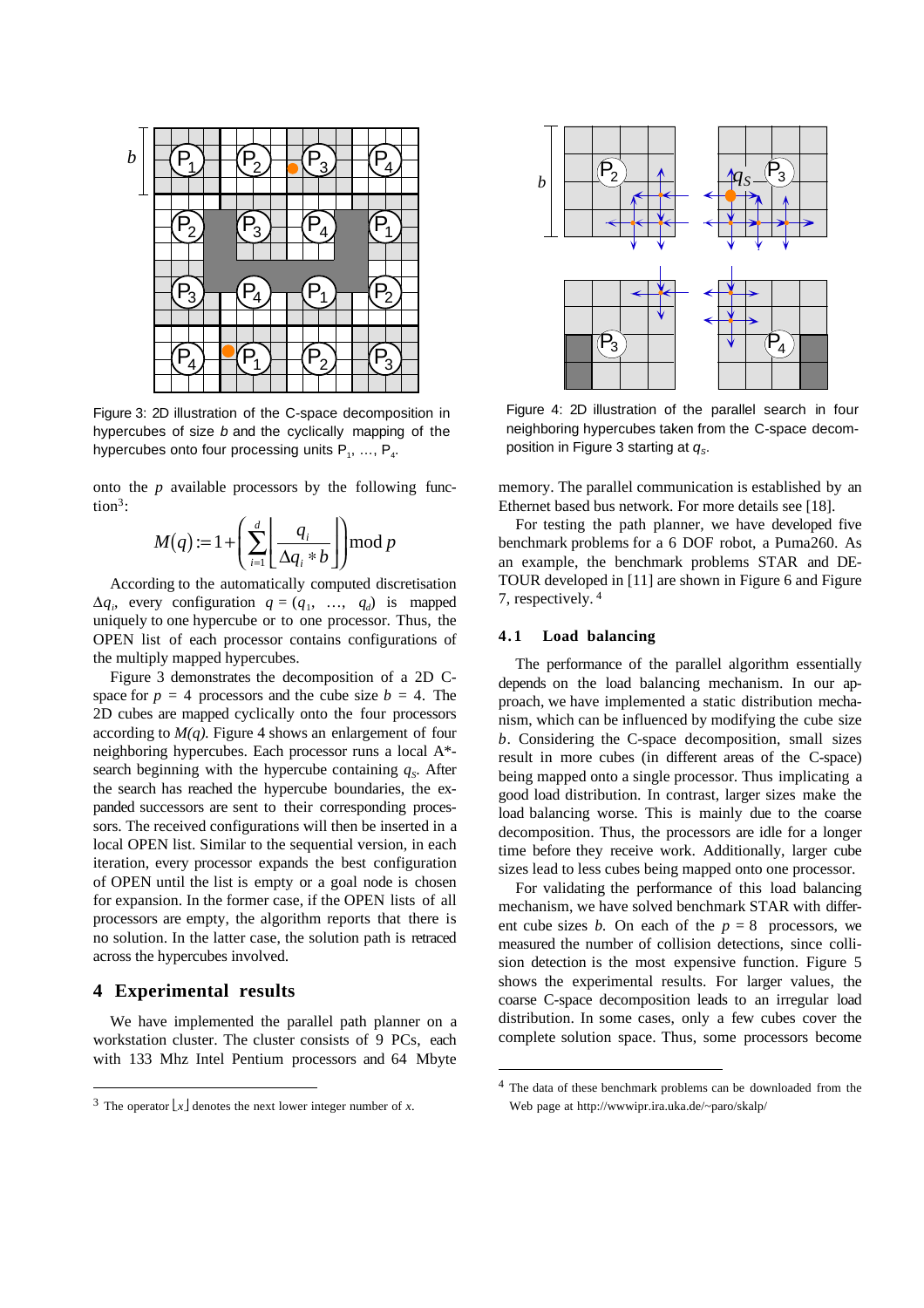

Figure 6: The benchmark problem STAR for the 6 DOF robot Puma260

idle. Additionally, due to the sparse mapping, the searching processors expand unnecessary configurations, since they receive no better ones. For smaller cube sizes, the load is nearly equally distributed. The corresponding runtime results for benchmarks STAR and DETOUR are depict in Figure 8.

Altogether, these results indicate that the cyclically mapping used for the parallel version (Section 3) is an efficient work distribution mechanism for this application. For the rest of the experiments we heuristically choose  $b = 16$  as a good cube size in average.

#### **4.2 Message combining**

Smaller cube sizes result in a good load distribution, but increase the number of messages. Too many messages, however, usually lead to a bottleneck in the communication network and slow down the calculation times. Combining several messages to form one message seems to be a way out of this problem by reducing the number



Figure 5: Number of distance computations as a measure for the processor load depending on the cube size *b* for the processors  $P_1, ..., P_8$ 



Figure 7: The benchmark problem DETOUR for the 6 DOF robot Puma260

of message set-ups. But this holds not true as it can be seen in the experimental results.

Evaluation runs for the benchmark problems STAR and DETOUR are given in Figure 9. Here, *p =* 8 processors and a cube size of  $b = 2$  are used (resulting in a rather high number of messages). The results show that the combining the configurations into one message over several iterations leads to longer planning times. For example, without combining, the benchmark problem STAR was solved in 8 sec, but with the combining of messages over 20 iterations the planner needed 20 sec [15].

This is mainly due to the fact that the remote configurations are sent too late. Thus, every processor does not receive better a configuration and so expands the worse ones. At this stage, no message combining was included in the further runtime tests.

#### **4.3 Run-time and speedups**

To compare the run-times, we have run every benchmark problem 12 times, deleting the lowest and highest planning times and computing the average of the remaining 10 values. The Cartesian resolution was chosen to be 20 *mm*, which leads (for a Puma260) to the discretisation  $\Delta q = (1.91^\circ, 1.96^\circ, 2.79^\circ, 5.66^\circ, 5.66^\circ, 20.66^\circ)$ . According to the upper and lower joint limits of the Puma260, the C-space consists of 2.99 $*10<sup>11</sup>$  states, which is at least 3 magnitudes greater than in the reference examples known by the authors.

To calculate the speedups, we ran 8 parallel processes on 1, 2, 4, and 8 processors, thus, guaranteeing the same C-space decomposition. This method of measuring was necessary in order to obtain a fair comparison, because the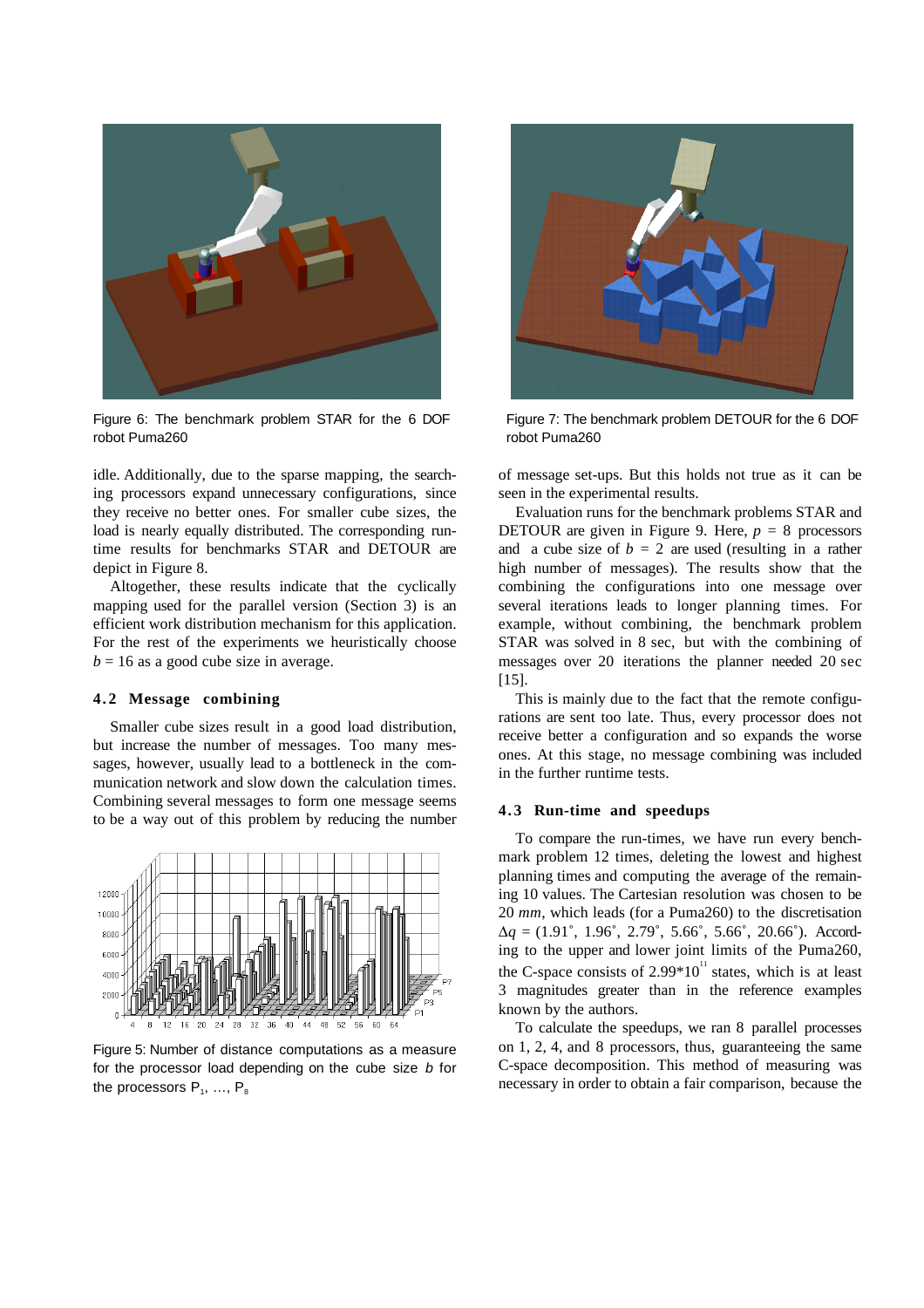

Figure 8: Run-time *T* of the parallel path planning system for increasing cube sizes *b*

search performance essentially depends on the C-space decomposition (see Section 3).

The parallel planning times and the achieved speedups for the benchmark problems are presented in Figure 10 and Figure 11, respectively. It can be seen that the parallelizing results in a reduction in planning times, and that the speedups are linear, and sometimes even superlinear. Superlinear speedup is possible because the sequential and the parallel version use one global and multiple local clocks, respectively. This causes unavoidable differences between the sequential and asynchronous parallel algorithm. Three out of four planning times were below 5 seconds. Only the benchmark problem DETOUR needs about 20 seconds [19].

### **5 Conclusion and future work**

In this paper, we have introduced a new approach to parallel path planning for industrial robot arms with 6 DOF. The algorithm works in an implicit and discretisized C-space and collision are detected in the Cartesian workspace using distance computation. This avoids the time and memory consuming obstacle transformation and Cspace calculation. The method is based on the A\*-search algorithm and needs no essential off-line computation. This approach enables the path planner to work reasonably fast for on-line provided environments.

The parallelization with static load balancing results in a balanced load distribution and shows very good speedups. Further acceleration of the path planner is possible by distributing communication, which can be done using a mesh-based communication network [18]. The planning strategy can also be enhanced by a multi-directional search [8].



Figure 9: Run-time *T* of the parallel path planning system for different number of expansions *E* per message *M*

Based on these results, we focus next on extending this path planner to be able to cope with moving obstacles, such as other robots. With some modification, our approach is also suitable for tasks in the area of virtual engineering. Instead of planning the path for robots, we are able to search a path for the sub-components which have to be mapped onto another object.

To reduce the enormous size of the search space, we are currently working on hierarchical on-line discretization of the C-space [12]. Additionally, we are developing a path smoothing method for executing the computed trajectories on real robots [1].

### **Acknowledgment**

This work is part of the project "Scalable algorithms for parallel motion planning in dynamic environments" funded by the German Basic Research Framework (DFG-Schwerpunktprogramm) "Efficient algorithms for discrete problems and their applications".

#### **References**

- [1] Bordon U.: "Parallele Glättung von Robotertrajektorien", Bachelour's Thesis, Insitute for Real-Time Computer Control Systems and Robotics, University of Karlsruhe, 1998.
- [2] Fiorini P., Shiller Z.: "Time optimal trajectory planning in dynamic environments", IEEE Int. Conf. on Robotics and Automation, vol. 2, pp. 1553- 1558, 1996.
- [3] Fujimura K.: "Motion planning in dynamic environments", Berlin, Heidelberg, Springer, 1991.